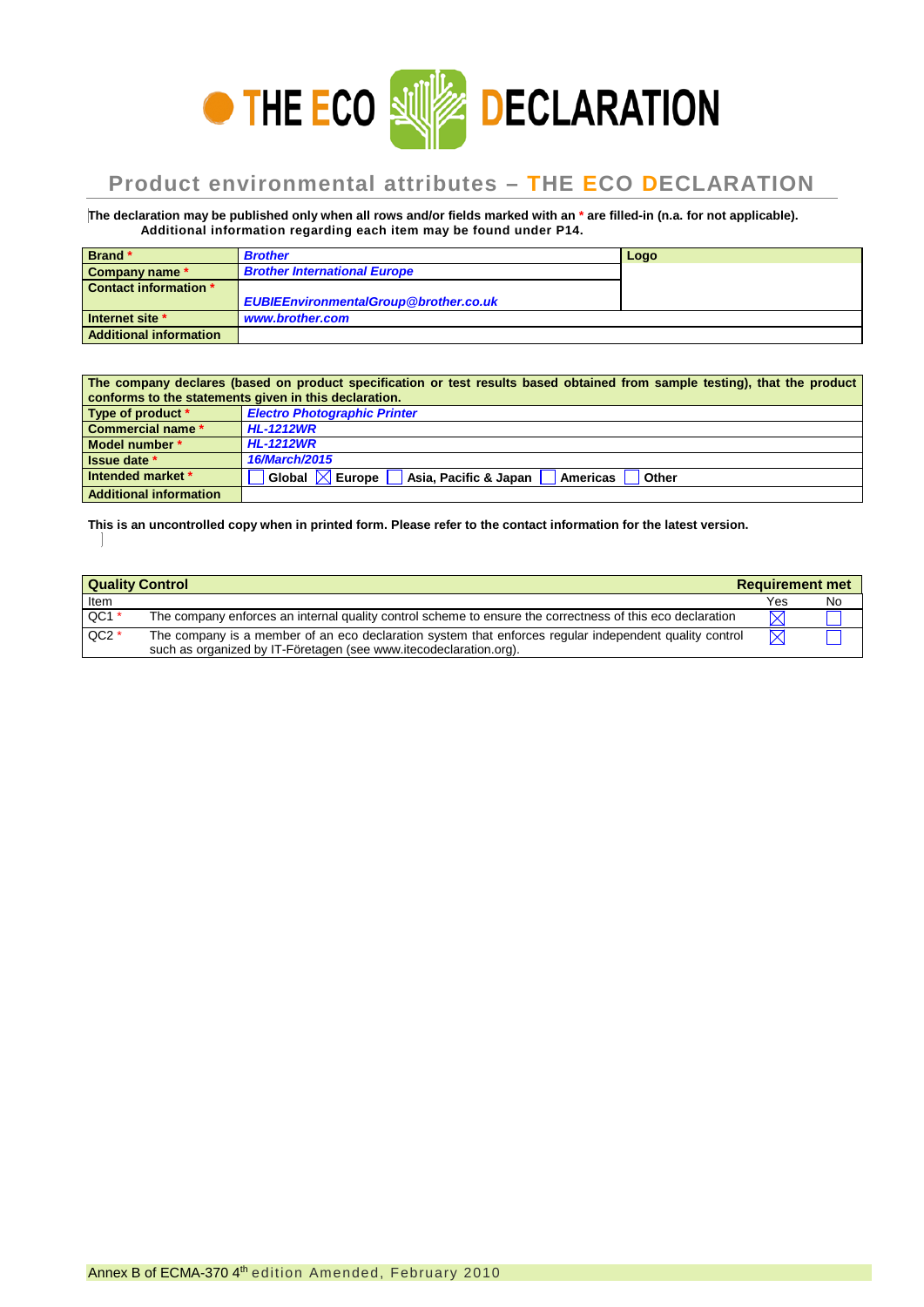| <b>Model number</b> ' | 'L-1212WR     |      |  |
|-----------------------|---------------|------|--|
| Issue date *          | 16/March/2015 | Logo |  |

| <b>Product environmental attributes - Legal requirements</b> | <b>Requirement met</b>                                                                                                                                                                                                                                                                                                                                                               |             |    |             |
|--------------------------------------------------------------|--------------------------------------------------------------------------------------------------------------------------------------------------------------------------------------------------------------------------------------------------------------------------------------------------------------------------------------------------------------------------------------|-------------|----|-------------|
| Item                                                         |                                                                                                                                                                                                                                                                                                                                                                                      | Yes         | No | n.a.        |
| P1                                                           | <b>Hazardous substances and preparations</b>                                                                                                                                                                                                                                                                                                                                         |             |    |             |
| $P1.1*$                                                      | Products do not contain more than; 0.1% lead, 0.01% cadmium, 0.1% mercury, 0.1% hexavalent<br>chromium, 0.1% polybrominated biphenyls (PBB) or 0.1% polybrominated diphenyl ethers (PBDE). (See<br>legal reference and Note B1)                                                                                                                                                      | $\boxtimes$ |    |             |
| $P1.2*$                                                      | Products do not contain Asbestos (see legal reference).<br>Comment: Legal reference has no maximum concentration value.                                                                                                                                                                                                                                                              | $\boxtimes$ |    |             |
| $P1.3*$                                                      | Products do not contain Ozone Depleting Substances: Chlorofluorocarbons (CFC),<br>hydrobromofluorocarbons (HBFC), hydrochlorofluorcarbons (HCFC), Halons, carbontetrachloride, 1,1,1-<br>trichloroethane, methyl bromide (see legal reference). Comment: Legal reference has no maximum<br>concentration values.                                                                     | $\boxtimes$ |    |             |
| $P1.4*$                                                      | Products do not contain more than; 0.005% polychlorinated biphenyl (PCB), 0.005% polychlorinated<br>terphenyl (PCT) in preparations (see legal reference).                                                                                                                                                                                                                           | $\bowtie$   |    |             |
| $P1.5*$                                                      | Products do not contain more than 0.1% short chain chloroparaffins (SCCP) with 10-13 carbon atoms in<br>the chain containing at least 48% per mass of chlorine in the SCCP (see legal reference).                                                                                                                                                                                    | ⊠           |    |             |
| $P1.6*$                                                      | Textile and leather parts with direct skin contact do not contain Tri-(2,3,-dibromopropyl)-phosphate (TRIS),<br>Tris-(aziridinyl)-phosphineoxide (TEPA), polybrominated biphenyl (PBB) (see legal reference).<br>Comment: Legal reference has no maximum concentration values.                                                                                                       |             |    | $\times$    |
| $P1.7*$                                                      | Textile and leather parts with direct skin contact do not contain more than 0.003% Azo colorants that split<br>aromatic amines. (See legal reference and Note B1)                                                                                                                                                                                                                    |             |    | $\boxtimes$ |
| $P1.8*$                                                      | Wooden parts do not contain arsenic and chromium as a wood preservation treatment as well as<br>pentachlorophenol and derivatives (see legal reference).<br>Comment: Legal reference has no maximum concentration values.                                                                                                                                                            |             |    | $\boxtimes$ |
| $P1.9*$                                                      | Parts with direct and prolonged skin contact do not release nickel in concentrations above 0.5<br>microgram/cm <sup>2</sup> /week (see legal reference).<br>Comment: Max limit in legal reference when tested according to EN1811:1998.                                                                                                                                              |             |    | $\boxtimes$ |
| $P1.10*$                                                     | REACH Article 33 information about substances in articles is available at (add URL or mail contact):<br>www.brother.eu/reach                                                                                                                                                                                                                                                         | $\boxtimes$ |    |             |
| P <sub>2</sub>                                               | <b>Batteries</b>                                                                                                                                                                                                                                                                                                                                                                     |             |    |             |
| $P2.1*$                                                      | If the product contains a battery or an accumulator, it is labeled with the disposal symbol and if it contains<br>more than 0.0005% of mercury (for button cells only) by weight, or more than 0.004% of lead, it shall be<br>marked with the chemical symbol for the metal concerned, Hg or Pb. Information on proper disposal is<br>provided in user manual. (See legal reference) |             |    | $\times$    |
| $P2.2*$                                                      | Button cells used in the product do not contain more than 2% by weight of mercury. Other batteries or<br>accumulators do not contain more than 0.0005% of mercury or 0.002% of cadmium. (See legal reference)                                                                                                                                                                        |             |    | $\boxtimes$ |
| $P2.3*$                                                      | Batteries and accumulators are easily removable by either users or service providers (as dependent on the<br>design of the product). Exception: Batteries that are permanently installed for safety, performance, medical<br>or data integrity reasons do not have to be "easily removable". (See legal reference)                                                                   |             |    |             |
| P <sub>3</sub>                                               | Safety, EMC connection to the telephone network and labeling                                                                                                                                                                                                                                                                                                                         |             |    |             |
| P3.1*                                                        | The product complies with legally required safety standards as specified (see legal reference).                                                                                                                                                                                                                                                                                      |             |    |             |
| $P3.2*$                                                      | The product complies with legally required standards for electromagnetic compatibility (see legal<br>reference).                                                                                                                                                                                                                                                                     |             |    |             |
| P3.3*                                                        | If product is intended for connection to a public telecom network or contains a radio transmitter, it complies<br>with legally required standards for radio and telecommunication devices (see legal reference).                                                                                                                                                                     | $\boxtimes$ |    |             |
| $P3.4*$                                                      | The product is labeled to show conformance with applicable legal requirements (see legal reference).                                                                                                                                                                                                                                                                                 | $\boxtimes$ |    |             |
| <b>P4</b>                                                    | <b>Consumable materials</b>                                                                                                                                                                                                                                                                                                                                                          |             |    |             |
| P4.1*                                                        | If a photo conductor (drum, belt etc.) is used in the product, it does not contain cadmium max 0.01% (see<br>legal reference and Note B1).                                                                                                                                                                                                                                           | $\boxtimes$ |    |             |
| $P4.2*$                                                      | If ink/toner is used in the product, it does not contain cadmium max 0.1% by weight (see legal reference).                                                                                                                                                                                                                                                                           | $\times$    |    |             |
| P4.3*                                                        | If the ink/toner formulation/preparation is classified as hazardous according to applicable regulations, the<br>product/packaging is adequately labeled and a Safety Data Sheet (SDS) in accordance with these<br>requirements is available (see legal reference).                                                                                                                   | $\boxtimes$ |    |             |
| P <sub>5</sub>                                               | <b>Product packaging</b>                                                                                                                                                                                                                                                                                                                                                             |             |    |             |
| $P5.1*$                                                      | Packaging and packaging components do not contain more than 0.01% lead, mercury, cadmium and<br>hexavalent chromium by weight of these together.                                                                                                                                                                                                                                     | $\boxtimes$ |    |             |
| $P5.2*$                                                      | Plastic packaging material is marked according to ISO 11469 referring ISO 1043 (see legal reference).                                                                                                                                                                                                                                                                                |             |    |             |
| P5.3*                                                        | The product packaging material is free from ozone depleting substances as specified in the Montreal<br>Protocol (see legal reference).<br>Comment: Legal reference has no maximum concentration values.                                                                                                                                                                              | $\boxtimes$ |    |             |

j

<span id="page-1-0"></span>*Note B1: Restriction applies to the homogeneous material, unless other specified and expressed in weight %.*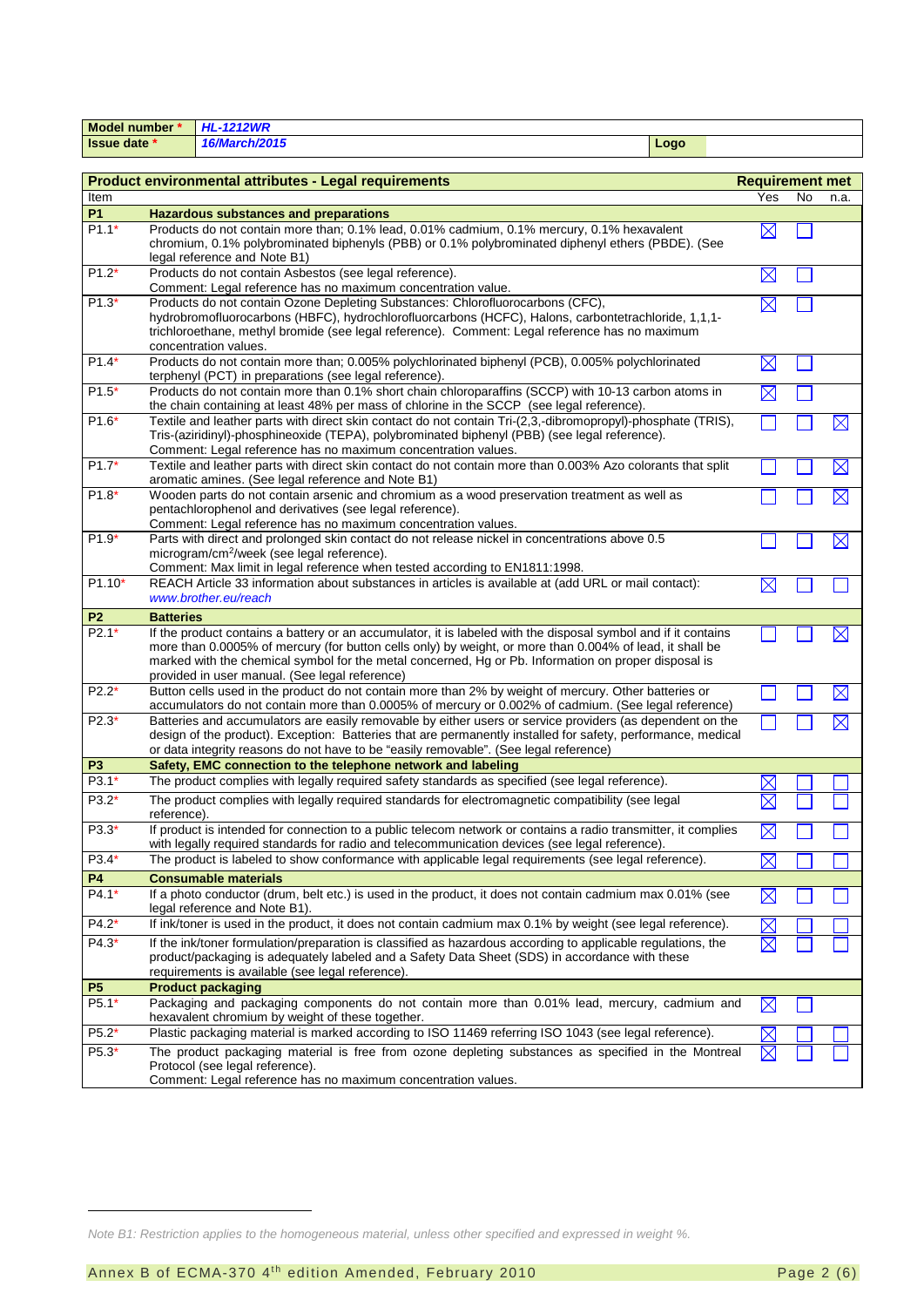| <b>HL-1212WR</b><br>Model number * |                                                                                                |                                                                                                                                                                                              |                        |                           |             |  |  |
|------------------------------------|------------------------------------------------------------------------------------------------|----------------------------------------------------------------------------------------------------------------------------------------------------------------------------------------------|------------------------|---------------------------|-------------|--|--|
| Issue date *                       |                                                                                                | 16/March/2015<br>Logo                                                                                                                                                                        |                        |                           |             |  |  |
|                                    |                                                                                                |                                                                                                                                                                                              |                        |                           |             |  |  |
|                                    |                                                                                                | Product environmental attributes - Market requirements - Environmental conscious design                                                                                                      | <b>Requirement met</b> |                           |             |  |  |
| Item                               | *=mandatory to fill in. Additional information regarding each item may be found under P14.     | Yes                                                                                                                                                                                          | No                     | n.a.                      |             |  |  |
| P6                                 |                                                                                                | <b>Treatment information</b>                                                                                                                                                                 |                        |                           |             |  |  |
| $P6.1*$                            | Information for recyclers/treatment facilities is available (see legal reference).<br>$\times$ |                                                                                                                                                                                              |                        |                           |             |  |  |
| <b>P7</b>                          | <b>Design</b>                                                                                  |                                                                                                                                                                                              |                        |                           |             |  |  |
|                                    |                                                                                                | <b>Disassembly, recycling</b>                                                                                                                                                                |                        |                           |             |  |  |
| P7.1*                              | Parts that have to be treated separately are easily separable<br>$\times$                      |                                                                                                                                                                                              |                        |                           |             |  |  |
| $P7.2*$                            | Plastic materials in covers/housing have no surface coating.<br>$\times$                       |                                                                                                                                                                                              |                        |                           |             |  |  |
| P7.3*                              |                                                                                                | Plastic parts >100g consist of one material or of easily separable materials.                                                                                                                | $\times$               |                           |             |  |  |
| P7.4*                              |                                                                                                | Plastic parts >25g have material codes according to ISO 11469 referring ISO 1043.                                                                                                            | $\times$               |                           |             |  |  |
| P7.5                               |                                                                                                | Plastic parts are free from metal inlays or have inlays that can be removed with commonly available tools.                                                                                   | $\boxtimes$            |                           |             |  |  |
| $P7.6*$                            |                                                                                                | Labels are easily separable. (This requirement does not apply to safety/regulatory labels).                                                                                                  | $\times$               |                           |             |  |  |
|                                    | <b>Product lifetime</b>                                                                        |                                                                                                                                                                                              |                        |                           |             |  |  |
| P7.7*                              |                                                                                                | Upgrading can be done e.g. with processor, memory, cards or drives                                                                                                                           |                        |                           | $\times$    |  |  |
| P7.8*                              |                                                                                                | Upgrading can be done using commonly available tools                                                                                                                                         |                        |                           | $\times$    |  |  |
| P7.9.                              |                                                                                                | Spare parts are available after end of production for: 7 years                                                                                                                               |                        |                           |             |  |  |
| P7.10                              |                                                                                                | Service is available after end of production for: 7 years                                                                                                                                    |                        |                           |             |  |  |
|                                    |                                                                                                | <b>Material and substance requirements</b>                                                                                                                                                   |                        |                           |             |  |  |
| P7.11*                             |                                                                                                | Product cover/housing material type:                                                                                                                                                         |                        |                           |             |  |  |
|                                    |                                                                                                | Material type PS-HI<br>Material type: <b>ABS</b><br>Material type:                                                                                                                           |                        |                           |             |  |  |
| P7.12                              |                                                                                                | Electrical cable insulation materials of power cables are PVC free.                                                                                                                          |                        | $\boxtimes$               |             |  |  |
| P7.13                              |                                                                                                | Electrical cable insulation materials of signal cables are PVC free                                                                                                                          |                        | $\times$                  |             |  |  |
| P7.14                              |                                                                                                | All cover/housing plastic parts >25g are free from chlorine and bromine.                                                                                                                     | $\times$               |                           |             |  |  |
| P7.15                              |                                                                                                | All printed circuit boards (without components) > 25g are halogen free. as defined in IEC61249-2-21. (See                                                                                    |                        | $\boldsymbol{\mathsf{X}}$ |             |  |  |
|                                    | Note B <sub>2</sub> )                                                                          |                                                                                                                                                                                              |                        |                           |             |  |  |
| P7.16                              | Marking: FR(40)                                                                                | Flame retarded plastic parts >25g in covers / housings are marked according ISO 1043-4:                                                                                                      | $\boxtimes$            |                           |             |  |  |
| P7.17                              | Alt. 1                                                                                         | Chemical specifications of flame retardants in printed circuit boards >25g (without components):                                                                                             |                        | $\times$                  |             |  |  |
|                                    |                                                                                                | TBBPA (additive) $\Box$ , TBBPA (reactive) $\Box$ , Other; chemical name:<br>, CAS $#$ :                                                                                                     |                        |                           |             |  |  |
|                                    |                                                                                                |                                                                                                                                                                                              |                        |                           |             |  |  |
|                                    | Alt. 2                                                                                         |                                                                                                                                                                                              |                        |                           |             |  |  |
|                                    | ISO 1043-4:                                                                                    | Chemical specifications of flame retardants in printed circuit boards (without components) >25g according                                                                                    |                        |                           |             |  |  |
|                                    |                                                                                                |                                                                                                                                                                                              |                        |                           |             |  |  |
| P7.18                              | Alt. 1                                                                                         | Flame retarded plastic parts >25g contain the following flame retardant substances/preparations in                                                                                           |                        |                           |             |  |  |
|                                    |                                                                                                | concentrations above 0.1%:                                                                                                                                                                   |                        |                           |             |  |  |
|                                    |                                                                                                | Comment: No legal limits exist, this is a market requirement.                                                                                                                                |                        |                           |             |  |  |
|                                    |                                                                                                | 1. Chemical name:<br>, CAS #:<br>, CAS $#$ :<br>2. Chemical name:                                                                                                                            |                        |                           |             |  |  |
|                                    |                                                                                                | , CAS $#$ :<br>3. Chemical name:                                                                                                                                                             |                        |                           |             |  |  |
|                                    | Alt. 2                                                                                         |                                                                                                                                                                                              |                        |                           |             |  |  |
|                                    | <b>FR(17)</b>                                                                                  | Chemical specifications of flame retardants in plastic parts >25g according ISO 1043-4:                                                                                                      |                        |                           |             |  |  |
| P7.19                              |                                                                                                | Plastic parts >25g are free from flame retardant substances/ preparations above 0.1% classified as R45,<br>R40, R46, R48, R50, R51, R53, R60, R61 and any combination of these (See Note B3) |                        |                           |             |  |  |
| P7.20                              | Of total plastic parts' weight >25g, recycled material content is 4.7 %.                       |                                                                                                                                                                                              |                        |                           |             |  |  |
| P7.21                              |                                                                                                | Of total plastic parts' weight >25g, biobased material content is 0%.                                                                                                                        |                        |                           |             |  |  |
| P7.22                              | Light sources are free from mercury<br>$\boxtimes$                                             |                                                                                                                                                                                              |                        |                           |             |  |  |
|                                    | If mercury is used specify: Number of lamps:<br>and max. mercury content per lamp:<br>mg       |                                                                                                                                                                                              |                        |                           |             |  |  |
| P <sub>8</sub><br>P8.1*            | <b>Batteries</b>                                                                               |                                                                                                                                                                                              |                        |                           |             |  |  |
|                                    |                                                                                                | Battery chemical composition:                                                                                                                                                                |                        |                           |             |  |  |
| P8.2                               |                                                                                                | Batteries meet the requirements of the following voluntary program/s:                                                                                                                        |                        |                           | $\boxtimes$ |  |  |

j

<span id="page-2-0"></span>*Note B2: IEC61249-2--21 has maximum limits for chlorine and bromine but does not address fluorine, iodine and astatine which are included in the group of halogens.* 

*Note B3: 'Starting from January 2009, Risk phrases can be replaced by Hazard phrases according to the Globally Harmonized System (GHS), mandatory by December 2010.*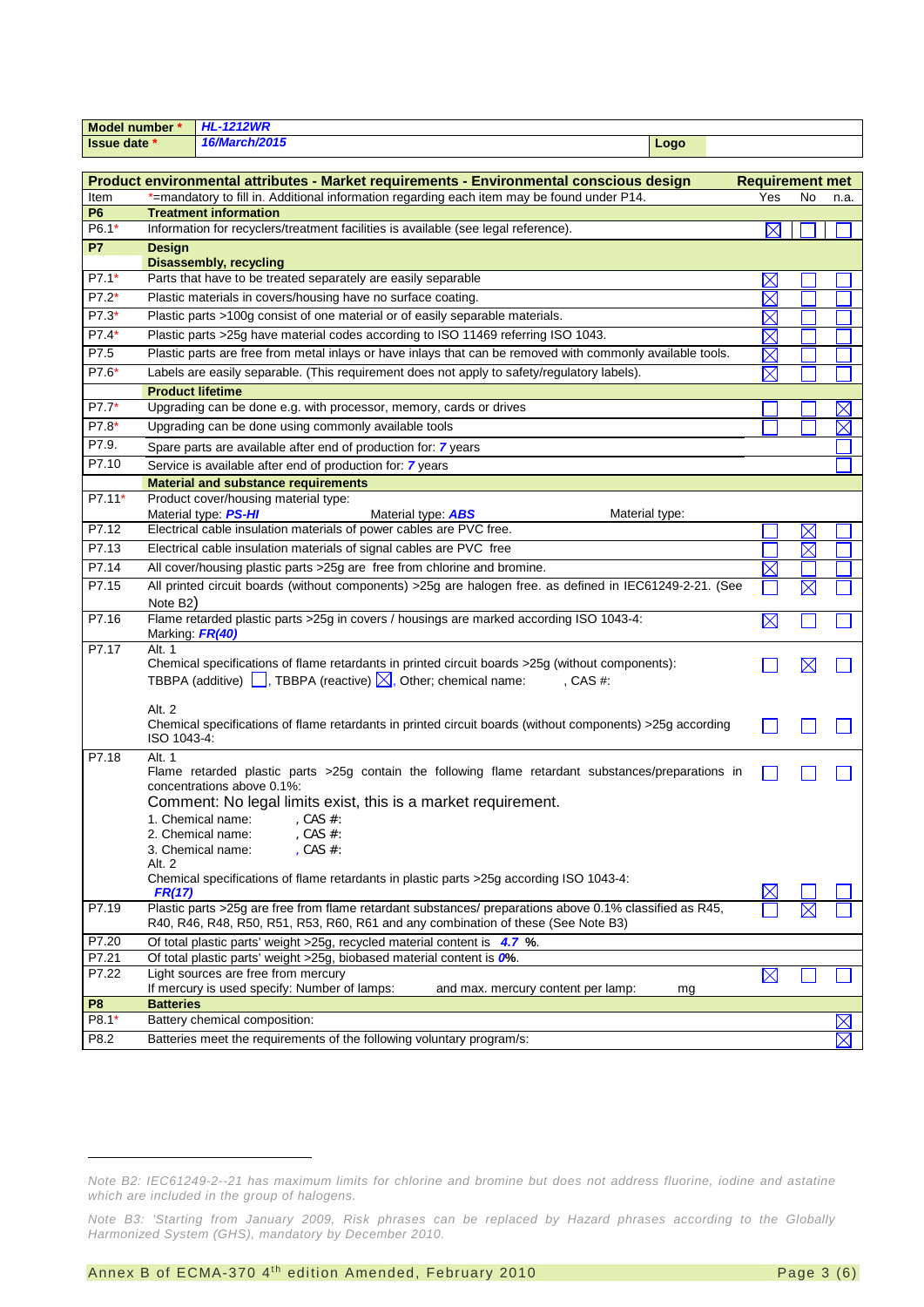|                                                                                                          | Model number     | <b>HL-1212WR</b>          |                                                                                                                                |                                                                                                       |                                                                     |    |                                                                     |                                                |             |                            |                |
|----------------------------------------------------------------------------------------------------------|------------------|---------------------------|--------------------------------------------------------------------------------------------------------------------------------|-------------------------------------------------------------------------------------------------------|---------------------------------------------------------------------|----|---------------------------------------------------------------------|------------------------------------------------|-------------|----------------------------|----------------|
| <b>Issue date *</b>                                                                                      |                  | 16/March/2015<br>Logo     |                                                                                                                                |                                                                                                       |                                                                     |    |                                                                     |                                                |             |                            |                |
| Product environmental attributes - Market requirements (continued)<br><b>Requirement met</b>             |                  |                           |                                                                                                                                |                                                                                                       |                                                                     |    |                                                                     |                                                |             |                            |                |
| Item                                                                                                     | No<br>Yes        |                           |                                                                                                                                |                                                                                                       |                                                                     |    | n.a.                                                                |                                                |             |                            |                |
| P <sub>9</sub>                                                                                           |                  | <b>Energy consumption</b> |                                                                                                                                |                                                                                                       |                                                                     |    |                                                                     |                                                |             |                            |                |
| 9.1                                                                                                      |                  |                           | For the product the following power levels or energy consumptions are reported:                                                |                                                                                                       |                                                                     |    |                                                                     |                                                |             |                            |                |
| Energy mode *                                                                                            |                  |                           | Power<br>level<br>at l<br><b>100 V AC</b>                                                                                      | Power level<br><b>115</b> VAC                                                                         | at Power<br>level<br>230 VAC                                        | at | Reference /<br>modes and test method *                              | Standard for energy                            |             |                            |                |
| <b>Printing</b>                                                                                          |                  |                           | W                                                                                                                              | W                                                                                                     | Approx. 380 W                                                       |    |                                                                     |                                                |             |                            |                |
| <b>Ready</b>                                                                                             |                  |                           | W                                                                                                                              | W                                                                                                     | Approx. 40 W                                                        |    |                                                                     |                                                |             |                            |                |
| <b>Deep Sleep</b>                                                                                        |                  |                           | W                                                                                                                              | W                                                                                                     | Approx. 0.7 W                                                       |    |                                                                     |                                                |             |                            |                |
| <b>Power Off</b>                                                                                         |                  |                           | W                                                                                                                              | W                                                                                                     | <b>Approx. 0.28 W</b>                                               |    |                                                                     |                                                |             |                            |                |
|                                                                                                          |                  |                           | W                                                                                                                              | W                                                                                                     | W                                                                   |    |                                                                     |                                                |             |                            |                |
|                                                                                                          |                  |                           | W                                                                                                                              | W                                                                                                     | W                                                                   |    |                                                                     |                                                |             |                            |                |
| <b>EPS No-load</b>                                                                                       |                  |                           | W                                                                                                                              | W                                                                                                     | W                                                                   |    |                                                                     |                                                |             |                            | $\boxtimes$    |
| (External power supply /<br>charger plugged in the wall<br>outlet but disconnected from<br>the product.) |                  |                           |                                                                                                                                |                                                                                                       |                                                                     |    |                                                                     |                                                |             |                            |                |
| PTEC*<br><b>Typical Energy Consumption</b>                                                               |                  |                           | W                                                                                                                              | W                                                                                                     | W                                                                   |    |                                                                     |                                                |             |                            | $\boxtimes$    |
| TEC*<br><b>Typical Energy Consumption</b>                                                                |                  |                           | kWh/week                                                                                                                       | kWh/week                                                                                              | 0.7 kWh/week                                                        |    |                                                                     |                                                |             |                            | $\mathbb{R}^2$ |
| ETEC*<br>Annual Energy Consumption                                                                       |                  |                           | kWh/year                                                                                                                       | kWh/year                                                                                              | kWh/year                                                            |    |                                                                     |                                                |             |                            | $\boxtimes$    |
| Display resolution* :                                                                                    |                  |                           | Megapixels                                                                                                                     |                                                                                                       |                                                                     |    |                                                                     |                                                |             |                            | $\boxtimes$    |
| Print Speed *                                                                                            |                  |                           | 20 Images per minute                                                                                                           |                                                                                                       |                                                                     |    |                                                                     |                                                |             |                            |                |
|                                                                                                          |                  |                           | Default time to enter energy save mode: 1 minutes                                                                              |                                                                                                       |                                                                     |    |                                                                     |                                                |             |                            |                |
| $P9.2*$                                                                                                  |                  |                           | Information about the energy save function is provided with the product.                                                       |                                                                                                       |                                                                     |    |                                                                     |                                                | $\boxtimes$ |                            |                |
| $P9.3*$                                                                                                  | Others specify:  |                           | The product meets the energy requirements of the following voluntary program/s:<br>ENERGY STAR <sup>®</sup> version: 2.0 Tier: | Product category: <b>IMAGING EQUIPMENT</b>                                                            |                                                                     |    |                                                                     |                                                |             |                            |                |
| P <sub>10</sub>                                                                                          | <b>Emissions</b> |                           |                                                                                                                                |                                                                                                       |                                                                     |    |                                                                     |                                                |             |                            |                |
| P10.1                                                                                                    | Mode             |                           | Noise emission - Declared according to ISO 9296<br>Mode description                                                            |                                                                                                       | Declared<br>A-weighted<br>sound power<br>level $L_{W\text{Ad}}$ (B) |    | sound pressure level $L_{pAm}$ (dB)<br>Operator position<br>Desktop | Declared A-weighted<br>(only if product is not |             | <b>Bystander positions</b> |                |
|                                                                                                          | Idle             |                           |                                                                                                                                |                                                                                                       |                                                                     |    | or Desk side                                                        |                                                |             | operator attended)         |                |
|                                                                                                          | Operation        |                           | * Printing                                                                                                                     |                                                                                                       | $*6.52$                                                             |    |                                                                     |                                                |             |                            |                |
|                                                                                                          | Other mode       |                           |                                                                                                                                |                                                                                                       |                                                                     |    |                                                                     |                                                |             |                            |                |
|                                                                                                          |                  | Measured according to:    | <b>ISO7779</b>                                                                                                                 | ECMA-74<br>Other RAL-UZ171 (only if not covered by ECMA-74 with L <sub>pAm</sub> measurement distance |                                                                     |    |                                                                     |                                                |             |                            |                |
| P10.2                                                                                                    |                  |                           | The product meets the acoustic noise requirements of the following voluntary program/s: RAL-UZ171                              |                                                                                                       |                                                                     |    |                                                                     |                                                | $\boxtimes$ | m)                         |                |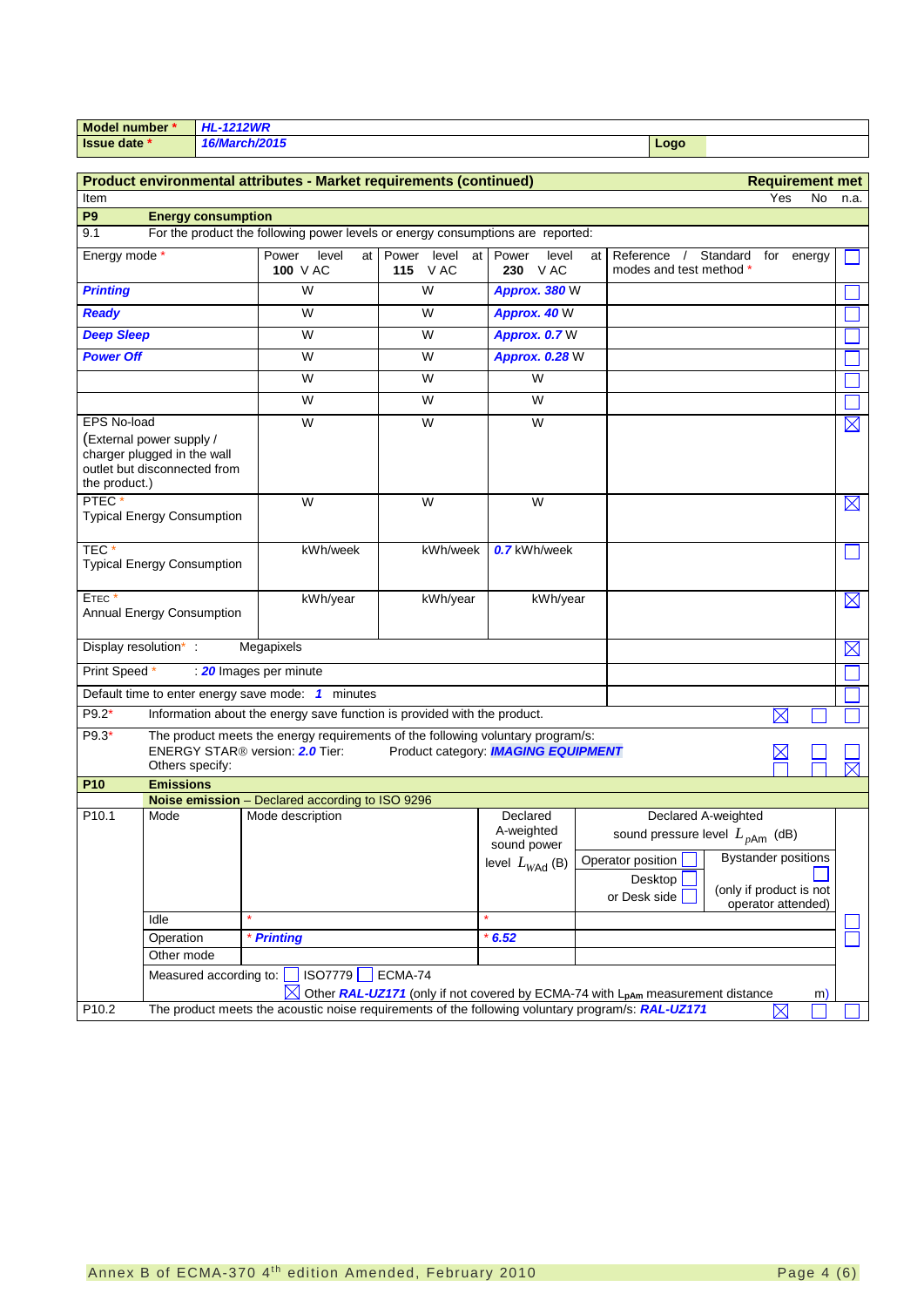| Model number *            |                                                                                                 | <b>HL-1212WR</b>                                                                                                                                                                            |                        |           |             |
|---------------------------|-------------------------------------------------------------------------------------------------|---------------------------------------------------------------------------------------------------------------------------------------------------------------------------------------------|------------------------|-----------|-------------|
| Issue date *              |                                                                                                 | 16/March/2015<br>Logo                                                                                                                                                                       |                        |           |             |
|                           |                                                                                                 |                                                                                                                                                                                             |                        |           |             |
|                           |                                                                                                 | Product environmental attributes - Market requirements (continued)                                                                                                                          | <b>Requirement met</b> |           |             |
| Item                      |                                                                                                 |                                                                                                                                                                                             | Yes                    | <b>No</b> | n.a.        |
|                           |                                                                                                 | <b>Chemical emissions from printing products</b>                                                                                                                                            |                        |           |             |
| P10.3*                    |                                                                                                 | Test performed according to ECMA-328 (ISO/IEC 28360) standard<br>other specify: RAL-UZ122                                                                                                   | $\boxtimes$            |           |             |
| P <sub>10.4</sub>         |                                                                                                 | Typical emission rate (print phase) is (mg/h):                                                                                                                                              |                        |           |             |
|                           |                                                                                                 | Ozone<br><b>TVOC</b><br>Dust<br>Styrene<br>Benzene                                                                                                                                          |                        |           |             |
| P10.5                     |                                                                                                 | Chemical emission requirements of the following voluntary program/s<br>are met for :                                                                                                        | $\boxtimes$            |           |             |
|                           |                                                                                                 | TVOC $\nabla$<br>Dust $\boxtimes$<br>Ozone $\boxtimes$<br>Styrene $\nabla$<br>Benzene $\nabla$                                                                                              |                        |           |             |
|                           |                                                                                                 | <b>Electromagnetic emissions</b>                                                                                                                                                            |                        |           |             |
| P <sub>10.6</sub>         | program/s:                                                                                      | Computer display meets the requirement for low frequency electromagnetic fields of the following voluntary                                                                                  |                        |           | $\times$    |
| P11                       |                                                                                                 | <b>Consumable materials for printing products</b>                                                                                                                                           |                        |           |             |
| $P11.1*$                  |                                                                                                 | A Safety Data Sheet (SDS) is available for the ink/toner preparation, even if not legally required (see P4.3).                                                                              | $\boxtimes$            |           |             |
| $P11.2*$                  | EN12281.                                                                                        | Paper containing post-consumer recycled fibers can be used, provided that it meets the requirements of                                                                                      | $\nabla$               |           |             |
| $P11.3*$                  | 2-sided (duplex) printing/copying is an integrated product function.<br>$\mathsf{\overline{X}}$ |                                                                                                                                                                                             |                        |           |             |
| P <sub>12</sub>           |                                                                                                 | <b>Ergonomics for computing products</b>                                                                                                                                                    |                        |           |             |
| $P12.1*$                  |                                                                                                 | The display meets the ergonomic requirements of ISO 9241-307 for visual display technologies.                                                                                               |                        |           | $\boxtimes$ |
| $P12.2*$                  | The physical input device meets the requirements of ISO 9995 and ISO 9241-410.                  |                                                                                                                                                                                             |                        |           |             |
| P13                       |                                                                                                 | <b>Packaging and documentation</b>                                                                                                                                                          |                        |           |             |
| $P13.1*$                  |                                                                                                 | Product packaging material type(s): PAPER<br>weight (kg): 0.69<br>Product packaging material type(s): PS-E<br>weight $(kg)$ : $0.12$<br>Product packaging material type(s):<br>weight (kg): |                        |           |             |
| P13.2*                    |                                                                                                 | Product plastic packaging is free from PVC.                                                                                                                                                 | $\boxtimes$            |           |             |
| $P13.3*$                  |                                                                                                 | Specify media for user and product documentation (tick box):                                                                                                                                |                        |           |             |
|                           |                                                                                                 | Electronic $\boxtimes$ , Paper $\boxtimes$ , Other                                                                                                                                          |                        |           |             |
| $P13.4*$                  | fiber: $0\%$                                                                                    | For paper user and product documentation, please specify contained percentage of post-consumer recycled                                                                                     |                        |           |             |
| Rev.<br>P <sub>13.5</sub> |                                                                                                 | User and product documentation do not contain chlorine bleached paper                                                                                                                       |                        | $\times$  |             |
| P14                       |                                                                                                 | <b>Additional information (See Note B4)</b>                                                                                                                                                 |                        |           |             |
|                           |                                                                                                 |                                                                                                                                                                                             |                        |           |             |
|                           |                                                                                                 |                                                                                                                                                                                             |                        |           |             |
|                           |                                                                                                 |                                                                                                                                                                                             |                        |           |             |
|                           |                                                                                                 |                                                                                                                                                                                             |                        |           |             |

-

<span id="page-4-0"></span>*Note B4: Additional lines may be inserted to declare further items, by positioning the cursor at the far right of the row and hitting the <Enter> key.*